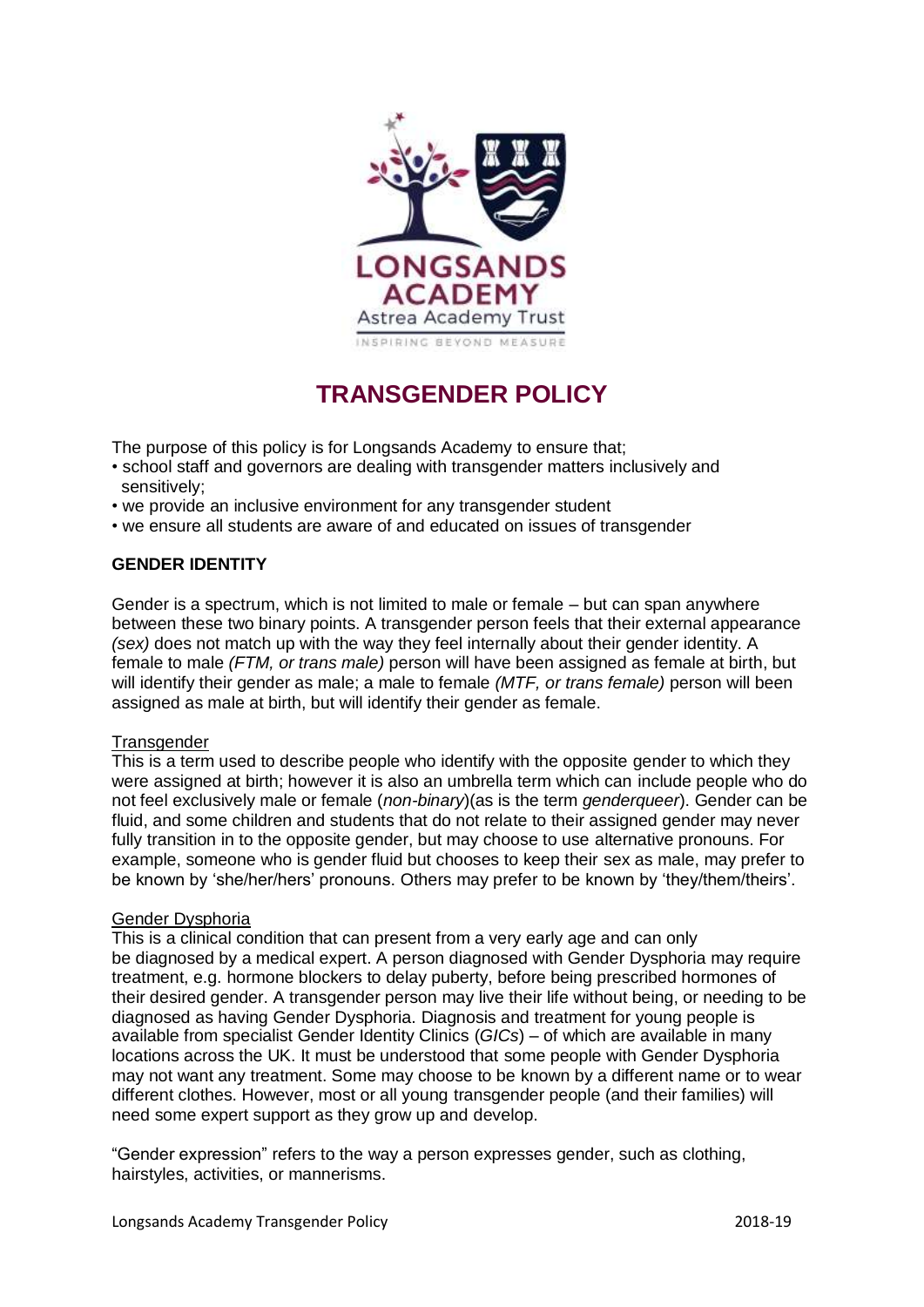"Gender nonconforming" describes people whose gender expression differs from stereotypical expectations, such as "feminine" boys, "masculine" girls, and those who are perceived as androgynous.

# **LEGISLATION**

## **Data Protection Act 1998 (UK)**

Information about a person's transgender status is considered 'sensitive personal data' and is subject to tighter controls than other personal data. Explicit consent is required before it can be processed.

• Personal data must be looked after properly following the eight data protection principles, which include ensuring personal data is accurate, secure and processed fairly and lawfully. • Failure to change a person's title, name and gender when requested could lead to the following offences under the Act.

- o Disclosure of personal information that is used, held or disclosed unfairly, or without proper security
- o Failure to ensure personal information is accurate and up-to-date
- o Processing of data likely to cause distress to the individual

## **The Human Rights Act**

The following Articles from The Human Rights Act 1998 support the rights and needs of transgender people to live their lives in their true gender.

- Article 8: right to respect private life and family life.
- Article 10: freedom of expression.
- Article 14: the prohibition of discrimination.

# **The Gender Recognition Act 2004**

The Gender Recognition Act 2004 is mainly concerned with the process by which a person can get a Gender Recognition Certificate, and correct their original birth certificate to match their true gender. This can only occur after a person reaches 18 years of age but is something that many younger people may aspire to.

### **Equality Act 2010 (Great Britain)**

The Equality Act 2010 ensures legal protection against discrimination, harassment and victimisation (direct or indirect) for everyone under the nine protected characteristics defined in the Act, one of which is Gender Reassignment (also known as transgender). Part 6 of the Equality Act 2010 makes it clear that the Act specifically refers to School and young people.

### The Equality Act 2010 (2:1:7) states that:

*"A person has the protected characteristic of gender reassignment if the person is proposing to undergo, is undergoing or has undergone a process (or part of a process) for the purpose of reassigning the person's sex by changing physiological or other attributes of sex."* The Act applies to employment, education and a range of other areas where discrimination may take place. In order to be protected under the Act, a student will not necessarily have to be undergoing a medical procedure to change their sex, but they must be taking steps to live in the opposite gender, or be proposing to do so.

### **Sex Discrimination (Gender Reassignment) Regulations 1999**

• Individuals who intend to undergo, are undergoing or have undergone gender reassignment are protected from discrimination in work, school and vocational training (including higher education study).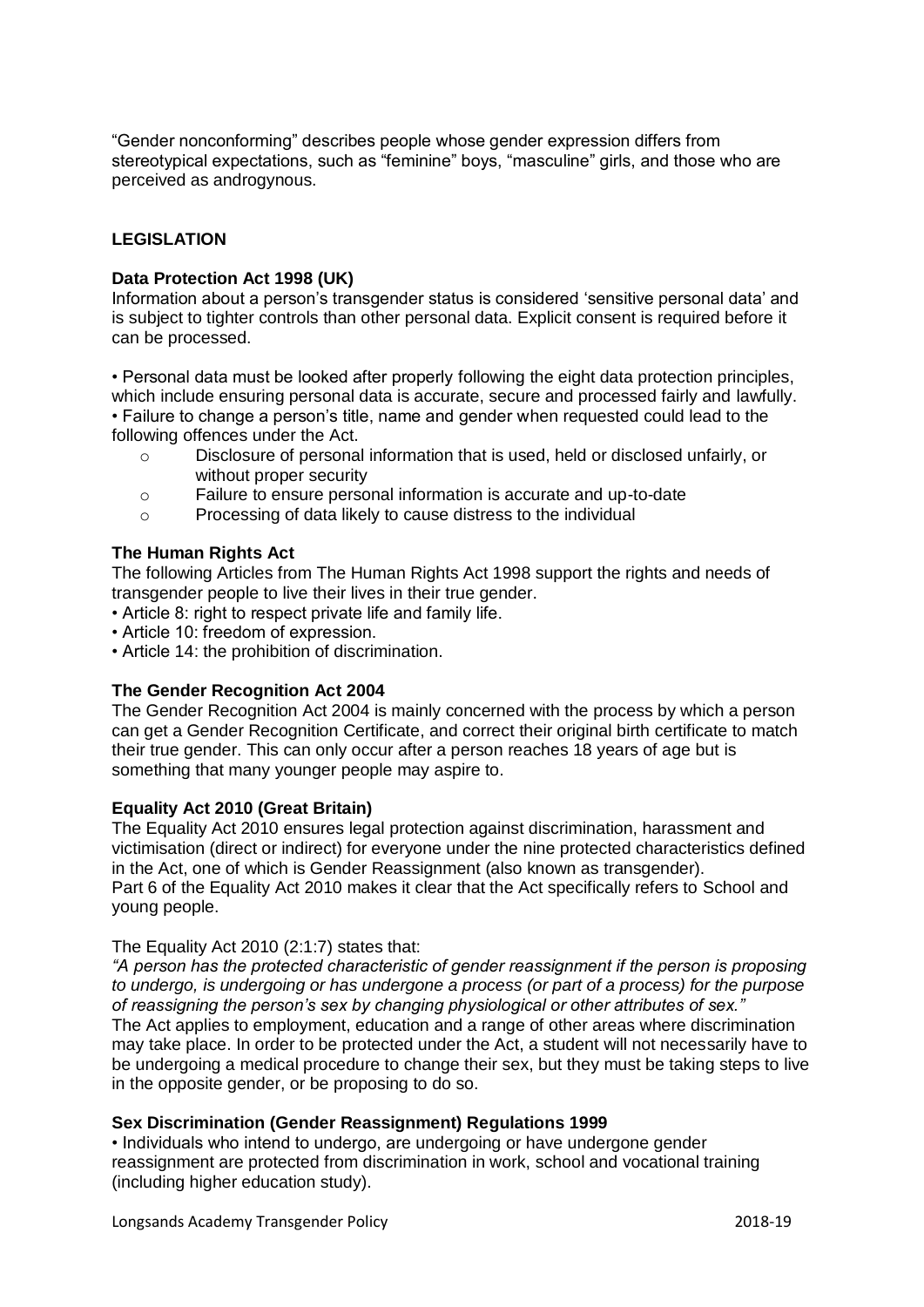• Less favourable treatment relating to absences arising from gender reassignment is unlawful if:

- $\circ$  the treatment is less favourable than if it had been due to sickness or injury
- $\circ$  the treatment is less favourable than if it had been due to some other cause and. having
- o regard to the circumstances of the case, it is reasonable not be to be treated less o favourably.

• Less favourable treatment includes the arrangements relating to terms and conditions or arrangements under which employment, education or vocational training is offered.

## **DISCRIMINATION**

As stated, The Equality Act 2010 ensures legal protection against discrimination in employment, education, the provision of services and the delivery of public functions, in relation to the nine protected characteristics defined in the Act, one of which is Gender Reassignment.

The legislation states that a school must not discriminate against a student because of their transgender status. Discrimination can be direct or indirect. Indirect discrimination occurs when a provision, criterion or practice applies to everyone but puts a person with a particular protected characteristic at a particular disadvantage, and it cannot be justified as a proportionate means of meeting a legitimate aim. An example might be an inflexible school uniform rule which offers no "unisex" options such as trousers for girls, and which would therefore create a particular difficulty for a FTM student.

# **SCHOOL ATTENDANCE**

The Academy will make reasonable adjustments to accommodate absence requests for treatment and external sources in line with our absence policy. Sensitive care will be taken when recording the reason for absence.

# **TRANSPHOBIA AND BULLYING**

The ACADEMY has a robust anti-bullying policy. In line with this policy, transphobic incidents will be recorded and dealt with in the same manner as other incidents that are motivated by prejudice, e.g. racist or homophobic incidents.

### **TRAINING**

In order to ensure all staff and Governors have the skills to deal with transgender issues, The Academy will hold annual training to ensure coverage of topics such as:

- Safeguarding
- Confidentiality
- Gender Identity
- Tackling transphobia
- Relevant legislation

# **THE CURRICULUM**

The issues connected to transgender will be visited for all students during curriculum time during the PSHE programme. These issues will also be touched upon during other subjects and annually through the assembly programme.

# **PHYSICAL EDUCATION**

Sports and Physical Education is a key aspect of the national curriculum and the physical and mental well-being of young people. Physical Education develops students' competence and confidence to take part in a range of physical activities that become a central part of their lives, both in and out of school. A young transgender person has the same right to Physical Education as other young people.

With regard to young transgender people at school or college, there should be reasonably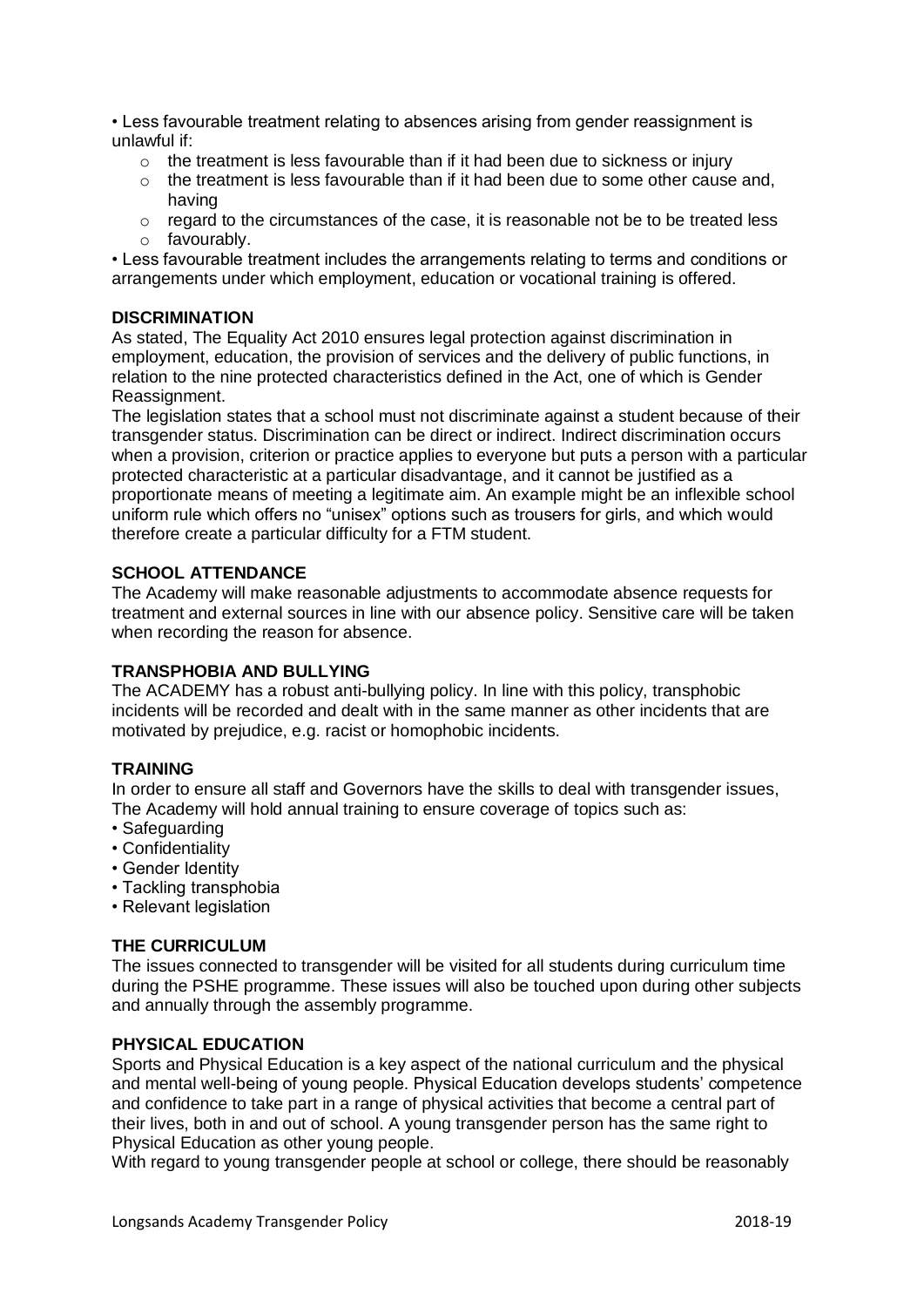few, if any, issues regarding participation within the sports of their gender identity. There may be sports where, as puberty develops, MTF transgender participants may have a physical advantage over other girls but this should not present a problem within a carefully and sensitively managed lesson context. The issue of physical risk within certain sports should also be managed properly within the lesson context rather than preventing young transgender people from participating (which would be discriminatory).

It may be that due to the nature of contact and physicality of sports such as rugby, the school would consider whether a transgender person participating in full contact lessons is appropriate towards the latter stages of puberty. This is something that the Academy will take a view on prior to the delivery of those lessons, in discussion with parents or guardians. The use of changing room facilities will also be carefully considered. Facilities for transgender participants will be sensitive to their needs and also recognise the needs and sensitivities of other students. When competing at another school or outside venue, school staff must ensure there appropriate sensitive provision available.

## **WORK EXPERIENCE**

As already stated, the Equality Act 2010 encompasses every environment that pupils will be working in, therefore all placements should be aware of their duties and responsibilities. Where the Academy is considering allowing a transgender young person to attend a work experience placement the school will complete a suitable assessment on the potential placement to establish if there is any risk to the young transgender person, taking account of the young transgender person's right to privacy – as a general principle, personal information on the young person must not be shared.

The Academy will be sensitive to this in their planning before any young transgender person is placed in any business or organisation. Careful discussion about the placement with the student and parents or guardians, will occur to find the most suitable way forward to ensure the placement is successful.

# **CHANGING/TOILET FACILITIES**

There is provision in Longsands academy for a unisex toilet. Transgender students will be able to use these facilities.

### **SCHOOL UNIFORM**

Transgender students will be expected to follow the School Uniform Policy, which covers uniform, make-up and jewellery. There is a generally broad range of uniform available for all genders (i.e. girls and boys can wear trousers and skirts).

### **NAME CHANGING AND EXAM CERTIFICATION**

If a transgender student wishes to have their preferred name recognised on school systems, this will be supported and will feed on to letters home, report cycles, bus pass information etc. Furthermore, the change of name and associated gender identity will be respected and accommodated by each Academy. It is a real indicator that the transgender student is taking steps to, or proposing to move towards a gender they feel they wish to live in.

Technically, students can be entered under any name with an Examination Board. However, it is a very complex matter. Once a result is accredited it will need to be linked with a Unique Pupil Number (UPN) or Unique Learner Number (ULN) which existed in the school census information submitted in January of the examination year. UPNs and ULNs are only linked with legal names, not preferred names. It is possible for examination certificates to be issued in the preferred name, but any young person finding themselves in this position should discuss this issue with the exams officer and parents or guardians to ensure the best way forward. Schools and colleges are encouraged to ensure a strategy is agreed with the student and their parents or guardians, then agreed with the various Examination Boards prior to starting GCSE courses as some examinations may be sat in year 10 and the length